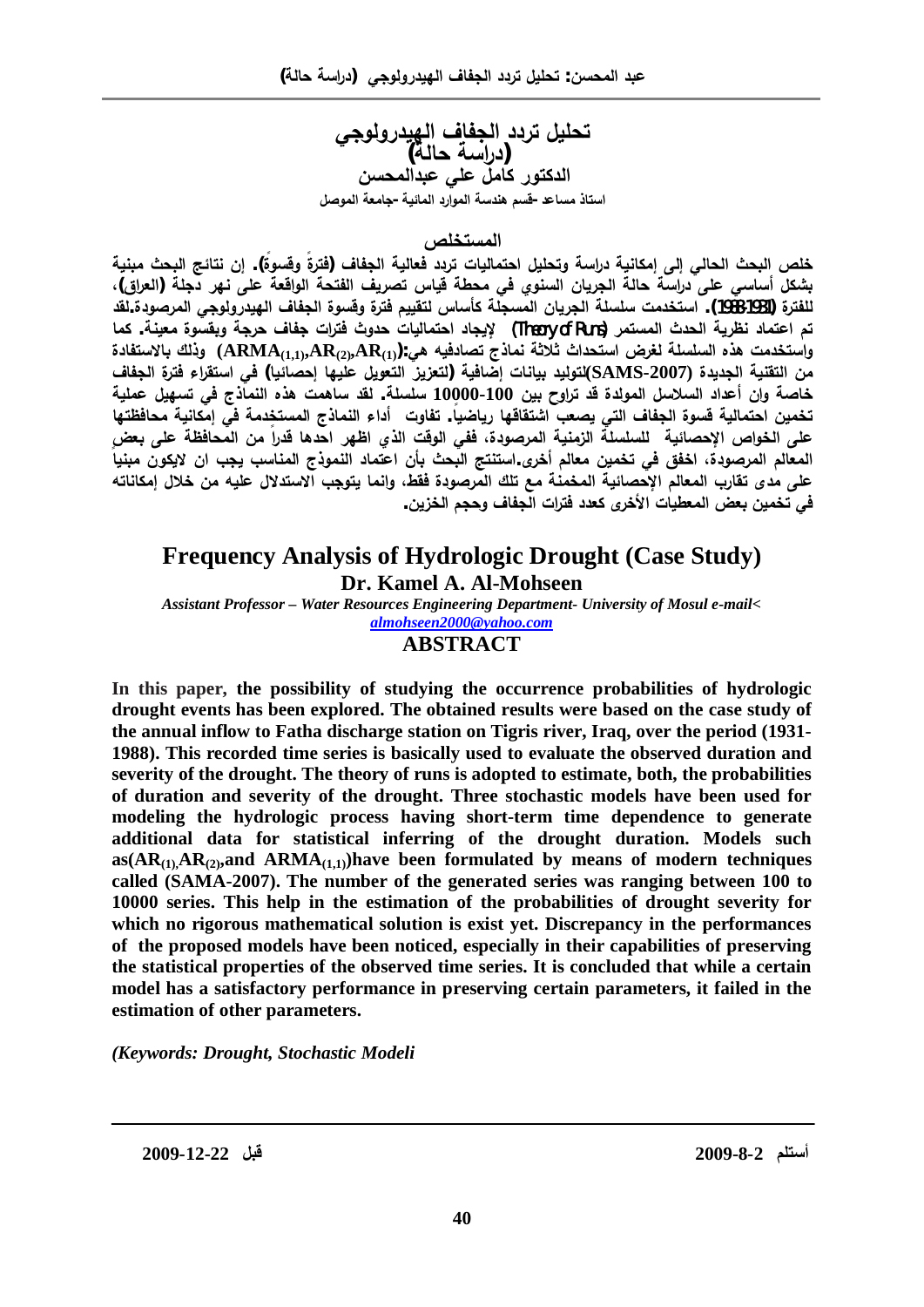جد الماء عصب الحياة الرئيس ، لذا أصبح من الأهمية بمكان فهم آلية وجودهو انتقاله من حالة إلى أخرى ضمن دو ته الهيدرولوجية وضرورة التفكير بأساليب مبتكرة من اجل ديمومة تدفقه في المكان والزمان حين تشتد الحاجة إليه بالكمية والنوعية المطلوبة.

يجمع علماء التاريخ على حدوث فترات جفاف طويلة الأمد وقاسية (ربما نكون قد امتدت لعدة عقود) تعرضت لها بعض المجتمعات البشرية وكان لمها اثر بالغ في التسبب بتغيرات ديموغرافية وهجرات واسعة من مكان إلى أخر حيث يتوفر الماء والكلأ. بالإمكان اعتبار أقدم إسترانيجية وضعت وبشكل استباقي لمقاومة موجة الجفاف المتوقعة قد جاء ذكرها في القرآن الكريم وفي سورة بوسف على وجه التحديد.

إن ظاهرة الجفاف هي من الظواهر التي لا يمكن منعها ،غير انه يمكن الحد من قسوة أثرها على المجتمع بدراستها بشكل مستفيض ومحاولة وضع مؤشرات تدلل على حدوث أو قرب حدوث هذه الظاهرة وبذلك سيكون بالإمكان اتخاذ تدابير احتزا ية لغرض التخفيف من قسوتها. لقد جرت العادة (في بلداننا بشكل خاص)على إن هذه التدابير غالبا ما نتخذ بعد وقوع الكوارث الطبيعية مما يجعله رد فعل سلبي في الوقت الذي يجب أن يكون هنالك خطة للطوارئ ومجموعة إجراءات نتخذ قبيل وأثناءو بعد وقوع الحدث.

إن ابلغ درس بمكن نعلمه من النعرض إلى موجة الجفاف هو الثمن الذي يتوجب علينا دفعه نتيجة لعدم الخزن والترشيد في استخدام المياه أثناء فترات الوفرة. ومن صفات ظاهرة الجفاف إنها نؤثر على المكان الذي تحدث فيه بشكل تدريجي وتحكم قبضتها عليه كلما طالت فترتها، فقد يبو مالجفاف في بعض الحالات المتطرفة إلى عدة سنوات بحيث يفتك بالزرع والضرع, و إن أصعب ما في الأمر هو كيفية تحديد بدايته ونـهايته.

لا يقتصر تعريف الجفاف على كونه ظاهره طبيعية فقط وإنما يعتبر فعالية (Process)[1] نتطور مع الزمن وتصبح اشد فتكا (Severity) كلما طالت فترة (Duration) تأثيرها. كما انه لابد من تصحيح الخطأ الشائع بأن ظاهرة الجفاف مقترنة ومقتصرة على المناطق الجافة وشبه الجافة، ففي الواقع ليس هنالك أية رقعة جغرافية مستثناة من ظاهرة الجفاف غير إن تعريف هذه الظاهرة يختلف من مكان إلى آخر . فعلى سبيل المثال وكما ورد في [2] فانه يمكن القول بأن جزيرة بالى الاندنوسية تمر بحالة جفاف إذا تصادف حدوث ستة أيام متتالية بدون أمطار في حين لا يعلن عن الجفاف في ليبيا إلا بعد سنتين متتاليتين من عدم سقوط الأمطار .

تعتبر نظرية (الحدث المستمر) (Theory of Run) هي النظرية المتدلولة والمقبولة من قبل المهتمين بالبحث في موضوعة الجفاف منذ إن تم اقتراحها من قبل [3] . اجري عدد من الدراسات والبحوث في موضوع الجفاف وخاصة الجفاف المهيدرولوجي ومنها الدراسة التي أجراها [2] حول وضع نعريف واضح لفعالية الجفاف بأنواعه المختلفة. كما تحرى [4] التوزيع الاحتمالي لفترات الجفاف الحرجة المستقلة أو ذات الاعتمادية لتخلف زمني مقداره فترة واحدة بالاعتماد على نظرية المتغيرات العشوائية المتطرفة. كما درس [5] ملائمة توزيع بواسون(Poisson Distribution) في تحديد احتمالية قسوة الجفاف. وقام [6] بتحليل المعالم الإحصائية للجفاف في حوض نهر(Cache la Poudre) باستخدام نموذجين أولهما تصادفي والآخر نموذجا للمحاكاة. فيما تبني [7]مفهوم فترة العودة (return period) الذي يعرف بأنه معدل الفترة الزمنية المتوقعة بين حدثين متتاليين ومدى ملائمته لفترات الجفاف المتطرفة. اقترح [8] نموذجا متقطعا ذا رنبة واطئة من نوع الارتباط الذاتي والمعدل المتحرك (DARMA) لنمذجة التغاير في حدوث السنوات الرطبة والجافة.ولقد ركز الباحثان على حدوث ظاهرة الجفاف وبشكل خاص على فترة الجفاف وعلى المجازفة (risk)المقترنة بـها . وقد تم التحقق من صحة النتائج بتجارب محاكاة تستخدم أسلوب مونتي-كارلو . تم تطبيق الطريقة المقترحة باستخدام بيانات للجريان السنوي لنهري بليت في كولورادو ونهر النيجر في أفريقيا. استتنجت الدراسة ان نموذج (DARMA) ملائم لوصف و نمذجة الجريان للسنوات الرطبة والجافة. كما اعتمد [9] طريقة إحصائية لا معلميه لحساب التوزيع التساهمي (Joint Distribution) لخواص الجفاف الموصوفة بالفترة والقسوة. وقد تم تقييم ظاهرة الجفاف من خلال قيم الجريان المرصود لحوض نهر كونشوس في المكسيك، إذ تم تخمين فترات العودة المختلفة للجفاف باستخدام الأسلوب المقترحو حلل [10] قسوة الجفاف وفترته باستخدام بيانات للجريان لمدة 42 سنة ولخمسة مواقع تقع على نهر بيتوا في الهند. لقد استخدموا مؤشرا جديدا لتحديد مدى قسوة الجفاف يدعى (DSIe). إن DSIe هو دالة لـ (1) نسبة النقص في حجم الجريان الوارد إلى قيمة (حجم) مرجعية محددة، (2) نسبة الفترة الزمنية للنقص الحاصل في الجريان الوارد إلى أطول فترة زمنية لحدث الجفاف. وجدت هذه الدراسة إن منطقة أعالى النهر هي عرضة لجفاف أكثر قسوة من ذلك الذي يحصل في أسفل النهر ،ووجد إن احتمالية قسوة حدث الجفاف الذي يبدأ في الأشهر (آب إلى تشرين الثاني) أعلى من نلك التي تحدث في الأشهر الأخرى على الأرجح.

و قد صدرت مؤخرا ○ دراسة [11] حول موضوع الجفاف والتي تضمنت ثلاثة مراحل: الاولى، تطبيق نموذج ماركوف على الجريان السنوي لمحطة قياس واقعة على نهر كوسكو في تركيا. وتضمنت المرحلة الثانية تحليلا لفعالية الجفاف، فيما اشتملت الثالثة على دراسة تأثير التذبذب في شمال الاطلسي (NAO ) على دالة كثافة الاحتمال (PDF). وتوصل

**41**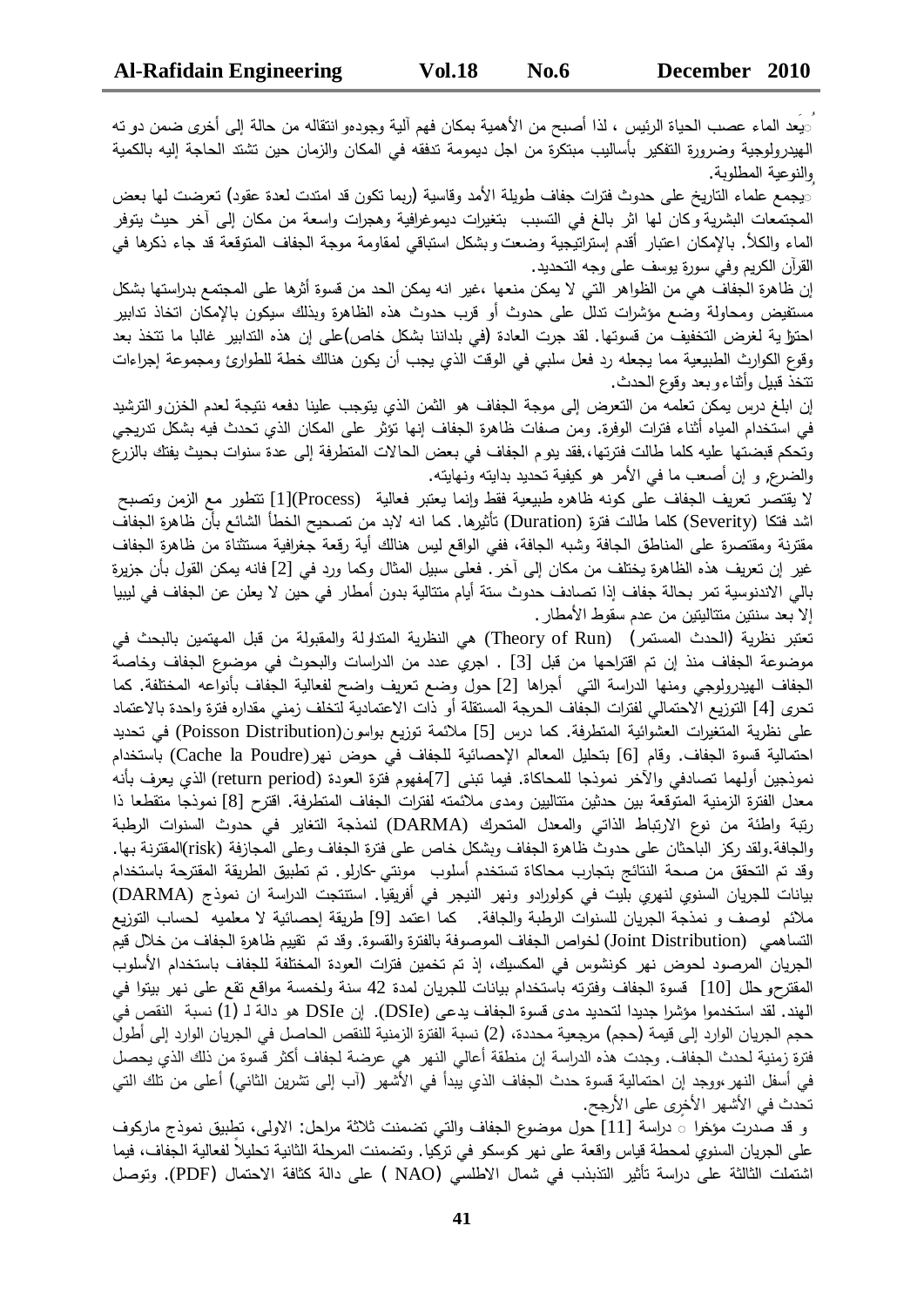البحث الى إمكانية استخدام دوال احتماليات الجفاف التي تم الحصول عليها للأغراض التصميمية مع الأخذ بهامش للمجازفة (risk) بنظر الاعتبار .

### در اسة **ظاهرة الجفاف ف***ي* **العراق**

إن تأثيرات ظاهرة الجفاف في القطر العراقي9 خاصة خلال السنوات الأخيرة قد أمست واضحة للعيان إذ يلاحظ ازدياد معدلات العواصف الرملية وتُصاعد الأتربة والغبار والتي أصبحت نتردد بشكل مستمر وبمعدلات نفوق معدلاتها السابقة وذلك بسبب ظاهرة النصحر النتي يعاني منها البلدو النتي من احد أهم أسبابها هو ظاهرة الجفاف ناهيك عما يعانيه من نقص شديد في تساقط الأمطار والتي هي دون معدلاتها لسنوات منتالية ومايتبع ذلك من شحه في موارده المائية. لم ينل موضوع الجفاف كظاهرة هيدرولوجية منطرفة نفس الاهتمام الذي أولاه الباحثون لموضوع ظاهرة الفيضان. بيد إن هذا الأمر لا يقتصـر علـي القطـر الـعراقـي بشكل خـاص وإنمـا يكـاد يكون اتـجاهـا عالميـا. وبنـاء علـي ذلك لا تتوفر دراسـات جدية عن موضوع الجفاف الهيدرولوجي في أحواض الأنهار العراقية (على حد علم الباحث) عدا نلك التي أجرتها Fattah عام 1979. فقد تناولت دراسة [12]تحليلات تردد الجفاف Frequency Analysis باعتبار إن هذه الأحداث (فترات الجفاف) مستقلة على بعضـها البعض من الناحيـة الإحصـائية (Independent). وقد استتنجت التوزيعـات الإحصـائية الملائمـةو التي بإمكانها استيعاب البيانـات المرصـودة لعدة محطـات قيـاس تصـريف موجـودة فـي أحـواض بعض الأنهـار العراقية. لقد ـوفت هذه الدراسة فترات الـعودة للجفاف بمعدل أوطأ نصريف يمر في مقطع النـهر خـلال خمسة أيـام متتاليـة. كما حاول [13] تقدير احتمالية تزبد الجفاف لذهر الزاب الأعلى باستخدام ثلاث توزيعات إحصـائية هي التوزيـع اللوغارتمي الطبيعي ذو الثلاث معالم وتوزيع بيرسن نوع-3 وتوزيع كامبل نوع-3. وقد استتنجوا ان توزيع كامبل نوع-3 هو الأفضل في تخمين فترات عودة الجفاف لنهر الزاب الأعلى.

ومما تجدر الإشارة هنا إلى أن كلتا الدراستين أعلاه قد بحثتا في موضوع (التصاريف الدنيا) وليس في ظاهرة الجفاف حسب تعريف [2]. إذ أهملت هاتين الدراستين الاعتمادية (Correlation) الموجودة بين فترات الجفاف المتتالية إضافة إلى عدم تطرقها لموضوع قسوة الجفاف (Severity) المتلازمة مع فترة الجفاف (Duration).

في حين اقترح [1] تقنية حديثه لاستتتاج مؤشر ودليل عملي لفعالية الجفاف باستخدام أسلوب المنطق الضبابي Fuzzy) ن وكانت الطريقة محاولة لإيجاد آلية تمكن صـانعي القرار من اتخاذ إجراءات احترازية بشكل مبكر للتغلب علىLogic الصعوبات المقترنة مع هذه الظاهرة الطبيعية. تم بيان إمكانات النقنية المقترحة بتطبيقها على محطة قياس التصريف في منطقة الفتحة الواقعة على نهر دجلة، إذ يتوفر سجل للجريان اليومي ولمدة 58 سنة. تم تهيئة ثلاث مجاميع فصلية للجريان، كل فصل مكون من ثلاث أشهر ، كي تمثل كل من الخريف والشتاء والربيع من البيانات المتوفرة لغرض بناء دوال الانتماء(Membership Functions) التي يتطلبها أسلوب المنطق الضبابي. وتم توصيف الجريان الموسمي ب( مهمل ، وإطبئ ، وسط ، عالمي) فيما نم نوصيف الجفاف بأربع حالات هي ( لا جفاف ، وسط ، شديد ، منظرف). استتبط 64 دليل عمل خاص بالمنطق الضبابي لغرض إكمال التقنية المقترحة. ولقد بينت النتائج إمكانية التعرف على الشدة النسبية للجفاف على مقياس يتراوح بين 0 − 100 للمنطقة التي تمت دراستها. لم تتطرق الدراسة الي تردد فترة وقسوة الجفاف. كما ان سلسلة الجريان المستخدمة والبالغة 58 سنة نعتبر غير كافية لتغطية فضاء طيف الجريان المتوقع وروده إلى محطة القياس التي تم فيها دراسة ظاهرة الجفاف.

ويجدر بالذكر إن البحث الحالي ينتاول نفس محطـة قياس النصريف ولنفس سنوات القياس كدراسـة حالـة لمحاولـة إيجاد احتمالات نزدد فترات الجفاف وقسوتها لمنطقة الفتحة ولكن باستخدام آليات توليد سلاسل بيانات إضـافية وذلك بالاستعانة بنماذج تصادفيه لغرض إتمام الدراسة .

### تصنيف الجفاف

تعتبر فعالية الجفاف ظاهرة متكر ة الحدوث، وبشكل عام يمكن اعتبار الانخفاض الملحوظ في معدل سقوط الأمطار هو بداية لحدوث الظاهرة التي قد تمتد تأثيراتها لفترة طويلة . لذا يوّ جب أن لا يقتصر الأمر على توقع حدوث الجفاف، بل ينبغي أيضا بيان مدى الاستعداد لمواجهة مثل هذا الموقف والتأهب له بمجموعة من التدابير والإجراءات العملية بغية تخفيف آثاره السلبية.

يمكن تصنيف الجفاف وبشكل مختصر إلى ثلاثة أنواع هي: . الجفاف المناخي الذي يمكن تعريفه بأنه نقص شديد بالأمطار الساقطة تمتد إلى فترات طويلة الأمد . ř»ŗÃ·±ř»ƔŕſƄÀ¯»ŷ¨ŗ»Ŭŗ¿Ɣ»Űŕţƈƅ§Ã»ƈƊ¿»ŮƔ«»ƔţƓŦŕ»Ɗƈƅ§¼ŕ»ſŠƅ§ř»ƔƅŕŸžƓ»ž±Ã»·śÃ»ƍÃ **Ƒºŵ¦°±ƃ¦»œºŽŞƃ¦ .2** التربة.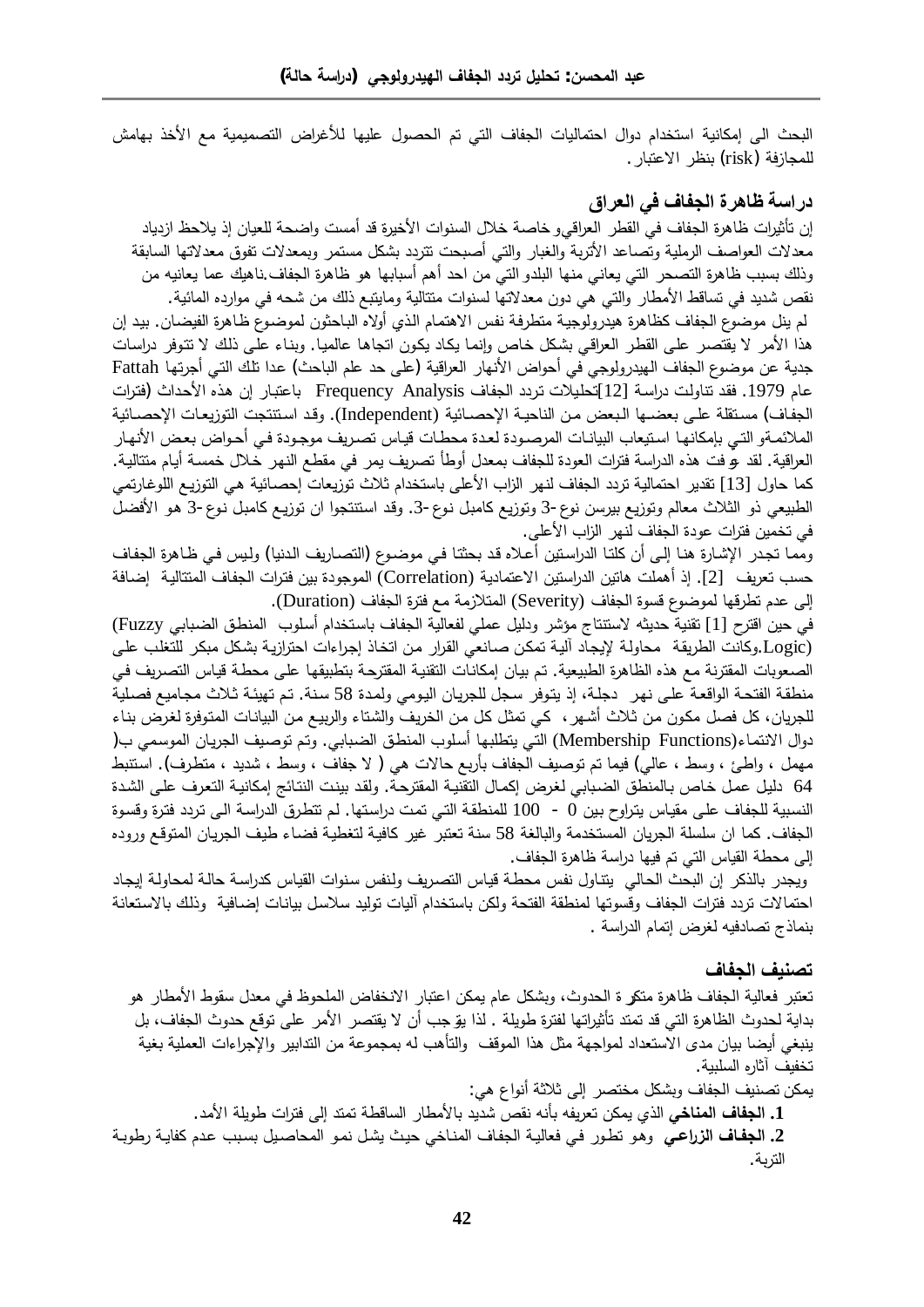3. الجفاف الهيدرولوجي ويلاحظ عادة بعد تشخيص الجفاف الزراعي ويمكن ملاحظته من انخفاض حاد في مستويات المباه في الأنهار والبحبرات الطبيعية والإصطناعية وغبرها من المسطحات المائية.

تم التركيز في البحث الحالي على الجفاف الهيدرولوجي نظراً لطبيعة الاختصاص إضافة إلى ما متوفر من بيانات للجريان تتناسب مع أهداف الدراسة.

يمكن اعتبار الجفاف كحدث منفرد (قيمة نقطية) كأن يكون مقدار الجريان الذي يقل عن قيمة مرجعية (threshold) في سنة ما، أو قد يكون حدثا مستمرا (a run) إذ يدوم الجفاف لعدة سنوات. كما يمكن لهذه الأحداث أن تحدث بشكل مستقل زمنيا مثلما هي عليه الحال عند تحديد ذروة الفيضـان السنوية، أو أن تكون أحداثا ذات اعتماديـة زمنيـة كمعدل الجريـان السنوي لنهر مـا. إن إيجاد احتمالية حدوث جفاف ذا فترة حرجة وبقسوة معينـة في منطقـة الدراسـة التي تـم اختيارهـا هو موضوع هذا البحث. سيتم اعتبار حجم الجريان السنوي الوارد إلى محطة القياس هو المتغير الرئيسي، وبناء على ذلك فأن الجفاف الهيدرولوجي سيعرف بأنه ذلك الحدث الذي خلاله سيكون حجم الجريان السنوي الوارد اقل من مستوى معين. كما إن نظرية الحدث المستمر (Theory of Runs) وكما اقترحت من قبل[3] هي التي سيعول عليها في إيجاد احتماليات حدوث فترات جفاف حرجة وبقسوة ما.

## **(Theory of Runs) (ΔϳήψϧΔϴϔϠΧ) ήϤΘδϤϟ ΙΪΤϟΔϳήψϧ**

تعرف نظرية الحدث المستمر [3] بأنها تتابع لنفس نوع القيم المرصودة (كأن تكون قيمة موجبة ) والتي يجب أن تكون مسبوقة ومتبوعة بقيمة مرصودة واحدة على الأقل من النوع المخالف لمها (كأن تكون قيمة سالبة). يحدث الجفاف الهيدرولوجي عندما تكون قيم الجريان الوارد في النهر اقل من قيمـة مرجعيـة تحدد مسبقا (كـأن تكـون المعدل السنوي للجريان أو المتطلبات السنوية في منطقة أسفل الّنهر) وبشكل يستمر إلى فترة زمنية. بالإمكان ملاحظة خاصبيتين مهمتين لظاهرة الجفاف هما الفترة الزمنية التي يستمر بها الجفاف (DD) وقسوته (SD) وكما موضح في الشكل (1) أدناه. تعرف الفترة الزمنية للجفاف(DD) بأنها تلك الفترة التي خلالها تكون قيم الجريـان الـوارد وبشكل مستمر اقل من القيمة المرجعية المحددة في حين أن قسوة الجفاف(SD) هي مجموع العجز الحاصل تحت مستوى القيمة المرجعية لفترة حدث الجفاف. ومن ناحية أخرى ، فأن فترة انعدام الجفاف والوفرة هي الفترة الزمنية والزيادة المتجمعة فوق مستوى القيمـة المرجعيـة لحدث الـوفرة وانعدام الجفـاف علـي التـوالـي. الشـكل (1) يبـين مخططـا يوضـح خـواص الجفـاف المهيدرولوجي على افتراض إن القيمة المرجعية مساوية لمعدل الإيراد المائي.



الشكل (1) مخطط افتراضي لتوضيح فترة وقسوة الجفاف الهيدرولوجي بالنسبة إلى قيمة مرجعية.

ومنه يمكن تعريف معلمة ثالثة لحدث الجفاف هي معدل شدة الجفاف DI (Drought Intensity) وكالآتي: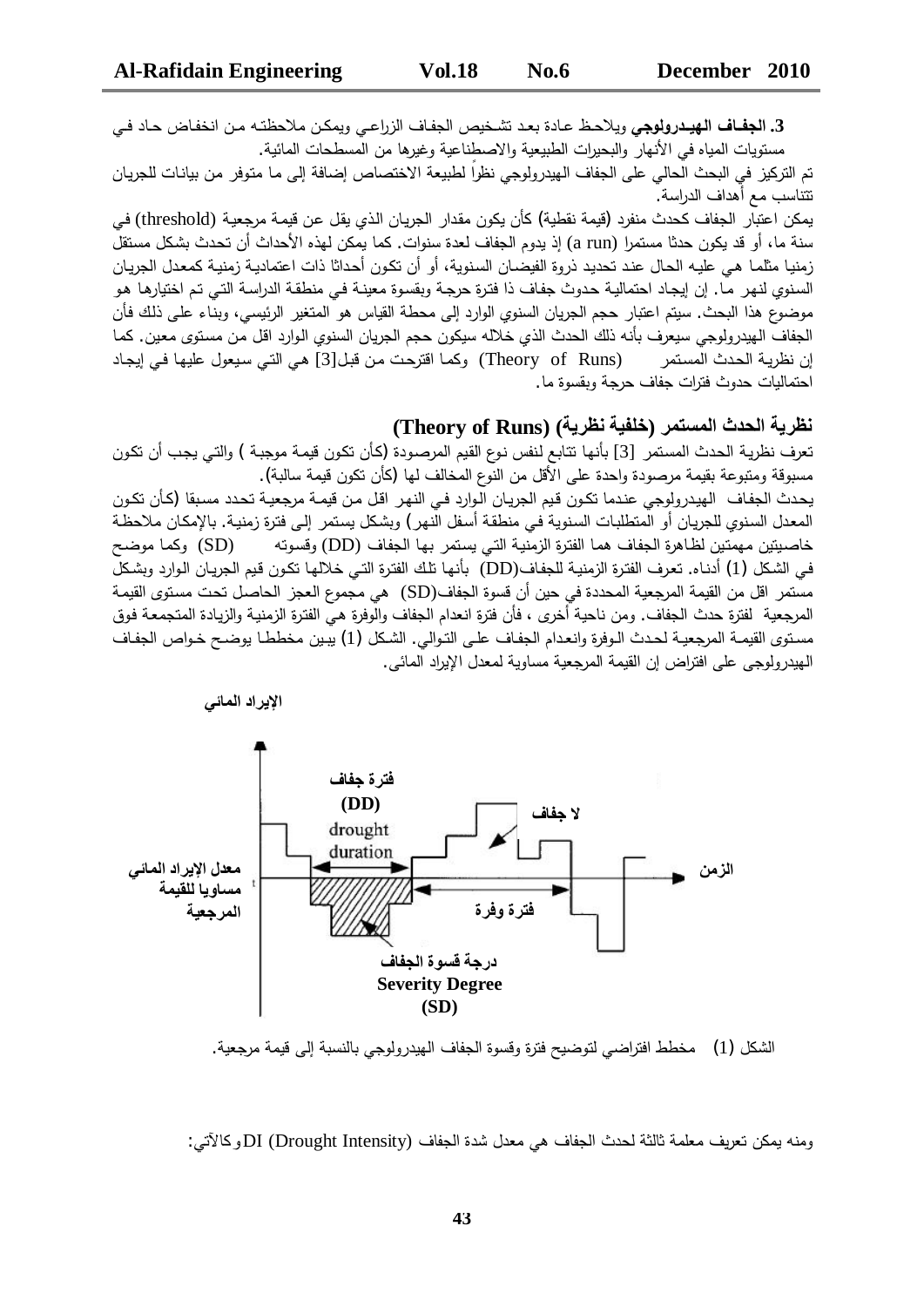**DI = SD / DD ……………………………………….. (1)** كما إن القيمة المرجعية المبينة في الشكل (1) يمكن أن تكون قيمة ثابتة أو قيمة متغيرة مع الزمن (Variable) أو قيمة متغير تصادفي (Stochastic Variable) وعادة ما يتم اختيار هذه القيمة كنسبة من معدل الجريان الوارد أو المعدل نفسه عند دراسة الجفاف الهيدرولوجي. لقد وقع الاختيار في هذه الدراسة على قيمة مرجعية مساوية لمعدل الإيراد المائي السنوي الوارد إلى محطة القياس تحت الدراسة. إن آلية تحليل حدث الجفاف إحصائيا ستعتمد وبشكل خاص على استتباط قيم المعلمتين (SD),(DD) ، غير انه ولغرض تحقيق هذا الهدف فلابد من تبني نموذجا تصادفيا وكما سيتم تفصيله لاحقا.

### التحليل الإحصائي لفترة الجفاف (DD) كمتغير عشوائي (مستقل)

لغر ض التعبير ٍ عن احتمالية حدوث فتر ات الجفاف المختلفة فأنه بالإمكان اشتقاقها من تكامل دالـة كثافـة الاحتمـال التسـاهمية (joint probability density function,(Joint PDF))) إلا أنه وفي معظم المشاكل الهندسية ذات الطبيعة التصـادفية فان دالة كثافة الاحتمال التساهمية عادة ما تكون غير قابلة للتكامل [14].

ومن المعروف أن احتمالية عدد N من قيم متغير عشوائي مستقل تقل عن قيمه مرجعية x<sub>0</sub> (Threshold) هي تساوي حاصل ضرب جميع احتماليات قيم المنغير التي نقل عن تلك القيمة المرجعية، ويمكن النعبير ِ عنها:

$$
P[N] = P[x_1 < x_0], P[x_2 < x_0], \dots, P[x_i < x_0], P[x_{i+1} < x_0], \dots, P[x_N < x_0]
$$
 \dots \dots \dots \dots \dots \dots \tag{2}

وإذا اعتبرنا إن المتغير العشوائي المستقل هو فترة الجفاف (DD) والمتغير <sub>(Xi,</sub>i=1,2,….N) يعبر عن قيم حجم الجريان السنوي الوارد القياسي إلى نقطة معروفة (كمحطة قياس تصريف على سبيل المثال) وان X<sub>0</sub> هي القيمة المرجعية القياسية التي إذا قلت عنها قيم <sub>Xi</sub> فإنها تعتبر ضمن فترة الجفاف، ولكي يصبح Xi قياسيا (بعد التحويل) فانه سيكون بمعدل صفر وانحراف معياري مقداره واحد وحسب المعادلة:  $\mathbf{x}_i = (\mathbf{v}_i - \mathbf{v}_{mean})/\sigma_v$  (3) حبث أن: .ΔϨγϱϲϓϱϮϨδϟϥΎϳήΠϟϢΠΣϞΜϤϳ **v<sup>i</sup>** .ϱϮϨδϟϥΎϳήΠϟϢΠΣϝΪόϣϞΜϤϳ **vmean** .ϥΎϳήΠϠϟϱέΎϴόϤϟϑήΤϧϻ **ı<sup>v</sup>**

وبذلك يمكن إيجاد احتمالية فترة الجفاف(DD) الأقل من الفترة N وكما يلي:

**P[DD < N] = P[ N] ……………………………………….(4)**

إن المعادلة (2) قد افترضت إن حجم الجريان السنوي الوارد هو متغير عشوائي مستقل ولذلك فأن احتمالية كون الجريان هو اقل أو اكبر من قيمة معينة يمكن حسابها من تكامل دالة كثافة الاحتمال (Probability Density Function) PDF :لغرض الحصول على دالة مجموع كثافة الاحتمال(CUmulative Density Function) والتي سينتج عنها

- **P[x x0] = p …………………………………………………..(5)**
- **P[x > x0] = q = 1-p ..……………………………………..(6)**

بالإمكان إيجاد احتمالية الأكبر من (Exceedance Probability) لطول فترة الجفاف (DD) بالطريقة التي اقترحها :[15]  $P[DD \ge N] = P[N] + \sum_{n=1}^{\infty}$  $=1$ P[M, N] *M*  **…………………………. (7)**  $\mathbf{P}[\mathbf{DD} \geq \mathbf{N}]$ هي احتمالية أن تزيد فتر ة الجفاف عن N سنة أو تساو بها  $P[N]$  هي احتمالية كون حجم الجريان السنوي الوارد اقل من القيمة المرجعية المحددة مسبقا لعدد من السنين مقدار ه **N**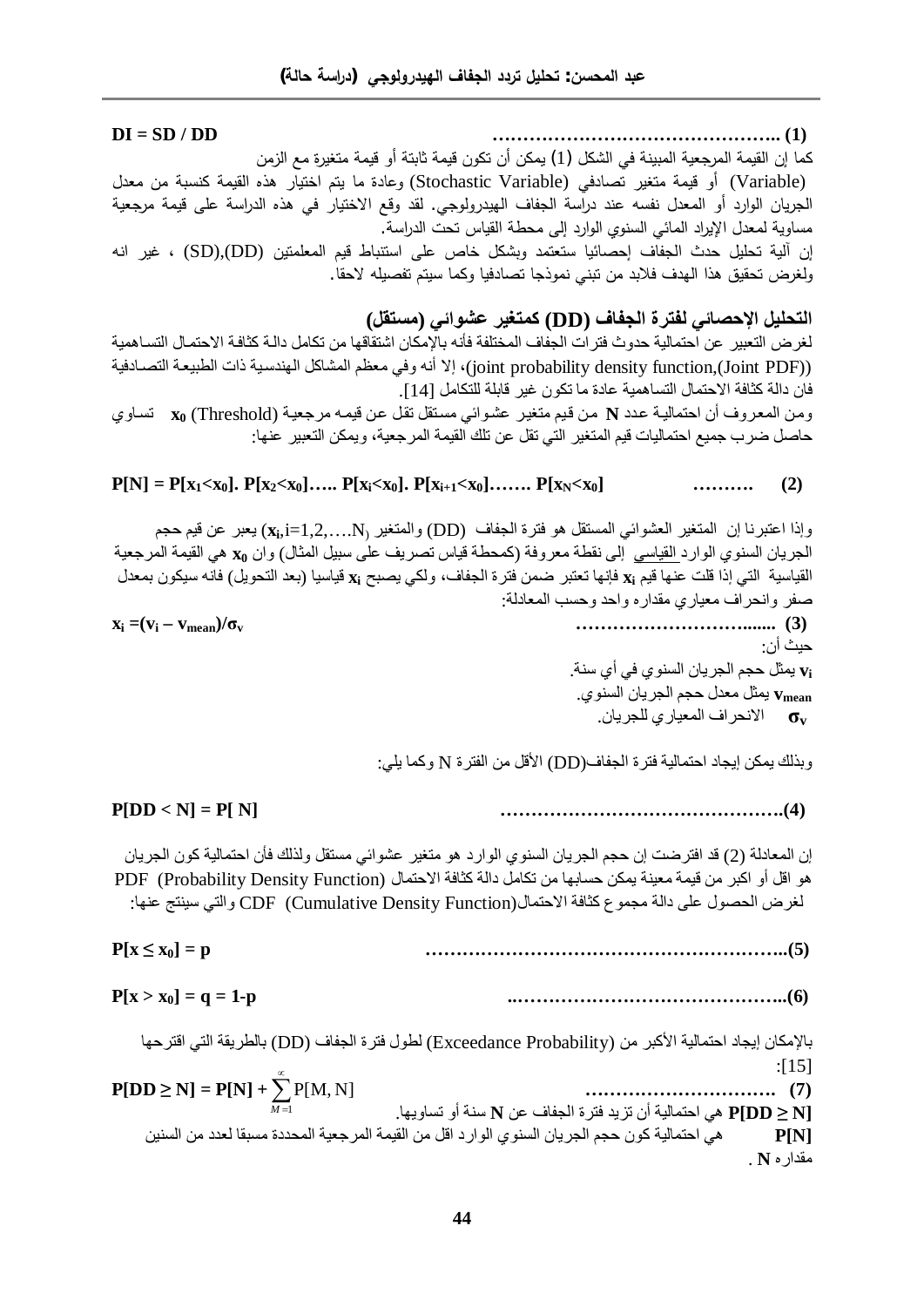.

 $M = 1$ 

 $\bf P[M,N]$ هي الاحتمالية التساهمية (joint probability) بكون حجم الجريان السنوي الوارد اقل من القيمة المرجعية المحددة مسبقا لعدد من السنين مقدار ه ∏ يتبعه حجم جريان اكبر من القيمة المرجعية لعدد من السنين مقدار ه M

إن الاحتمالية التقليدية وحسب الإحصـاء المرتب (Order Statistic) لمتغير عشوائـي مستقل له N من القيم اقل من قيمة مرجعية مقدار ها x<sub>0</sub> ما هو إلا الاحتمالية (p) مرفوعة للأس N . أي ان:

 $P[N] = p^N$  **…………………………………………………(8)**

 $P[M, N] = \sum^{\infty}$  $M = 1$  **p<sup>N</sup> q<sup>M</sup> ...................................................................(9)** غير أن مجمو ع متو الية هندسية:  $\mathbf{p}^{\mathbf{N}}$   $\sum^{\infty}$  $q^{\mathbf{M}} = \mathbf{p}^{\mathbf{N}}$  [(1/(1-q))-1] = (1/p – 1)  $\mathbf{p}^{\mathbf{N}}$ **..………………. (10)**

وبتعويض المعادلتين (8 , 10) في المعادلة (7) نحصل علي:  $P[DD \ge N] = p^N + (1/p - 1) p^N = p^N (1+1/p - 1) = p^{N-1}$  **………………………….**(11)

أورد [15] عما جاء في [16] من أن احتمالية طول فترة الجفاف والتي تساوي قيمة معينة يمكن حسابها كالآتي:

 $P[DD = N] = P[DD \ge N] - P[DD \ge N+1]$  …………………………..(12)

كما افترض إن احتمالية زيادة أو نقصان قيم الجريان عن قيمة x<sub>0</sub> متساوية أي إن:p=q=1-p وبالتعويض عن ما تم التوصل إليه بالمعادلة (11) في المعادلة (12) بنتج:

**P**[DD = N] =  $p^{N-1} - p^N = p^{N-1}$  (1-p) = p

ومن الجدير بالذكر إن p احتمالية طول فترة الجفاف(DD) (فترة الجفاف التي يكون فيها الجريان الوارد اقل من القيمة المرجعية) يمكن إيجادها حال معرفة دالة كثافة الاحتمال (PDF) للجريان الوارد.

## $\tilde{\textbf{C}}$  أصطليل (DD) كمتغير معتمد (غير مستقل

**<sup>N</sup> ……………………….(13)**

إن من الواضح صعوبة إيجاد احتمالية طول فترة الجفاف الهيدر ولوجي والتي تكمن في الحقيقة التي مفادها أن حجم الجريان الوارد إلى محطة القياس عادة ما يظهر اعتمادية ذاتية (Serial Dependence) حيث لن تعد قيمة دالة كثافة الاحتمال للمتغير العشوائي كافية لتقدير قيمة p (احتمالية طول فترة الجفاف) وكما ورد أعلاه، وإنما تمسى الحاجة ملحة لمعرفة دالة كثافة الاحتمال التساهمية (Joint PDF) لقيم الجريان الحالية والتي سبقتها في الحدوث، أي:

$$
P[N] = \int_{-\infty}^{x_0} \dots \int_{-\infty}^{x_0} f(x_1, x_2, \dots, x_N) dx_1, dx_2, \dots, dx_N
$$

ϲΘϟΔϴϟΎΘΘϤϟΕϮϨδϟϦϣ **N**ΩΪϋΔϴϟΎϤΘΣϦϋ **P[N]** ήΒόΗΎϤϴϓˬΔϴϤϫΎδΘϟϝΎϤΘΣϻΔϓΎΜϛΔϟΩ *f* (*x*1, *x*2,...., *xN*) ϥ Ϋ· يكون فيها حجم الجريان الوار د اقل من القيمة المرجعية للمتغير العشوائي غير المستقل. تظهر المعادلة (14) الصعوبة النسبية لاشتقاق دالة كثافة الاحتمال التساهمية، إلا انه يمكن تبسيطها للأغراض العملية وذلك باختز ال معظم القيم السابقة للجريان واقتصار ها على القيمة التي تسبقها مباشر ة First Order Markov) Process). وهكذا ستكون احتمالية كون حجم الجريان السنوي الوارد اقل من القيمة المرجعية المحددة مسبقا معتمدة على قيمة الجريان الوارد للسنة التي تسبقها 1.11 فقط وتدعى في مثل هذه الحالة بالاحتمالية الشرطية Conditional) :(Probability)و التي يعبر عنها

 $P[x_i \le x_0 | x_{i-1} \le x_0] = P(x_i \le x_0, x_{i-1} \le x_0) / p$  ………………………… (15)

 $\bf P(x_i \leq x_0, x_{i-1} \leq x_0)$ اذ أن: $\bf P(x_i \leq x_0, x_{i-1} \leq x_0)$  دالة كثافة الاحتمال التساهمية لقيمتين متتاليتين من حجم الجريان السنوي الوارد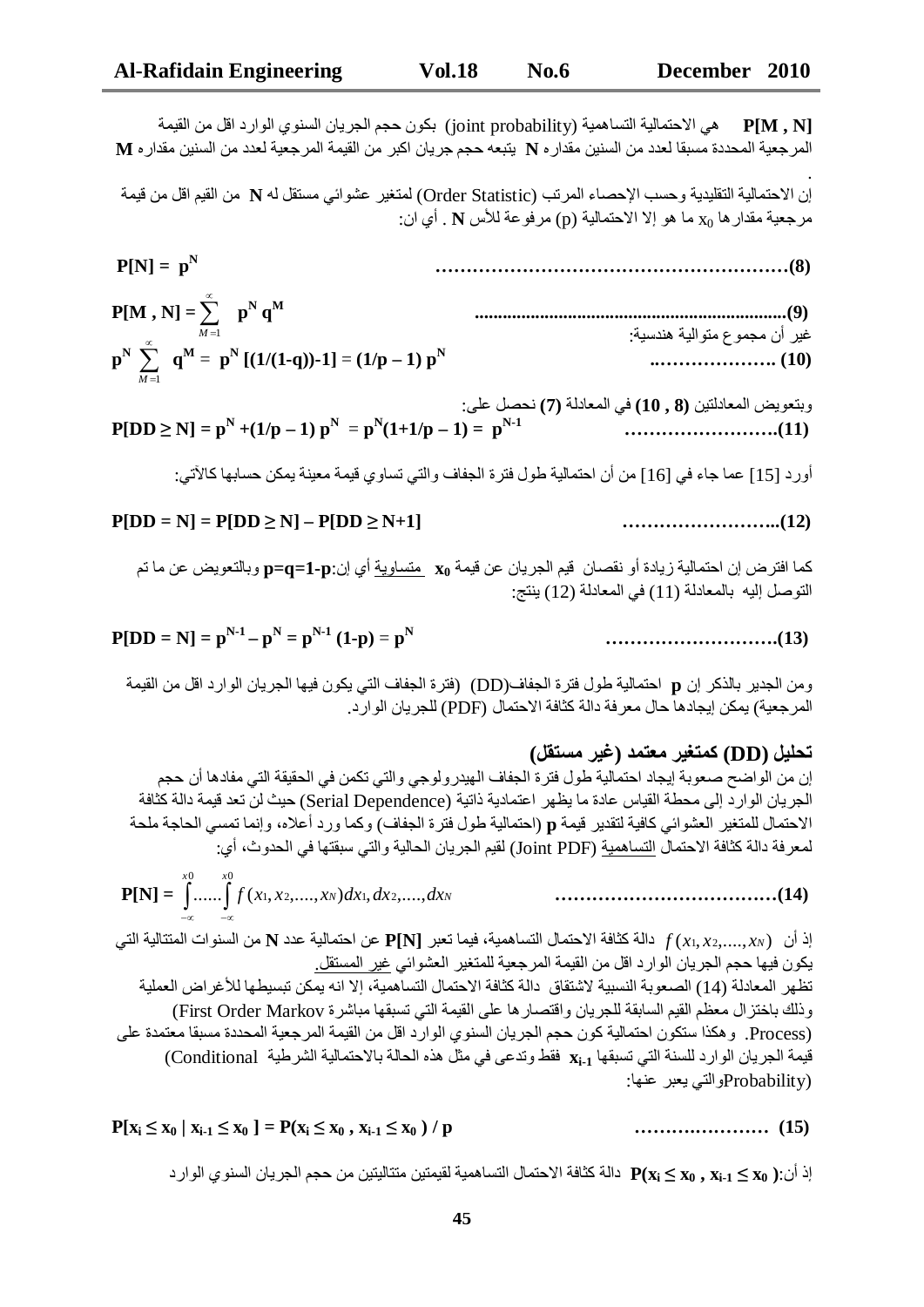**.x**<sub>0</sub> هي الاحتمالية الحدية (Marginal Probability) لقيمة  $\mathbf{y}$  اقل من  $\mathbf{p}$ افتر ض [15] وكما ورد في [14] بأن دالة كثافة الاحتمال التساهمية لقيمتين متتاليتين من حجم الجريان السنوي الوارد تخضعان للتوريع الطبيعي(Bivariate Normal Distribution) وبتكامل هذه الدالة أمكنه احتساب احتمالية فترة الجفاف بشكل مقبول من خلال المعادلة:  $P[DD = N] = (1-\mu)\mu^{N-1}$ **N-1 ………………………………………… (16)** اذ أن:  $\bf P[DD = N]$ احتمالية طول فترة الجفاف $\bf N$  من السنين التي يكون فيها حجم الجريان السنوي الوارد اقل من القيمة المرجعية المعرفة مسبقا). .ϩΪΣϭΔϴϨϣίΓήΘϓϩέΪϘϣϒϠΨΘΑϲΗάϟρΎΒΗέϻϞϣΎόϣ **ȡ<sup>1</sup> ȝ = 1/2 + (1/ʌ ) sin-1 (ȡ1) ……………………………………… (17)**

و هكذا يصبح بالإمكان إيجاد احتمالية طول فترة الجفاف (DD) باعتبار أن حجم الجريان السنوي الوارد هو فعالية ماركوفية (Markov Process) أو بمعنى آخر إن دالة كثافة الاحتمال التساهمية تخضع للتوزيع الطبيعي ذا المتغيرين اللذين يمثلان حجمي جر يان لسنتين متتاليتين وفي نفس محطة القياس.

# **(ARMA),(AR) ΝΫΎϤϨϟΎΑΓΪϟϮϣΕΎϧΎϴΑ ϡΪΨΘγΎΑ ϑΎϔΠϟ ϢϟΎόϣ ΔϴϟΎϤΘΣ**

إن الهدف من توليد بيانات للجريان السنوي الوارد إلى محطة الفتحة لقياس التصريف ولفترات مختلفة هي لإيجاد قاعدة مقارنة بين احتمالية فترة الجفاف المحسوبة من المعادلة (16) وتلك المحسوبة من البيانـات المولدة باستخدام ثلاثـة نمـاذج (AR<sub>(2)</sub>) . (Lag-two Auto-Regressive Model) و (AR<sub>(1)</sub>) . (Lag-one Auto-Regressive Model) . و (ARMA(1,1) (Autoregressive-Moving Average) أضف إلى ذلك إن البيانـات المولدة ولفترات زمنيـة مختلفـة ستمكن من احتساب احتمالية المعلم المهم الآخر ألا وهو قسوة الجفاف والتي يصعب استتباطها إحصـائيا. لقد وقـع الاختيار وه الله الله بن هوه الله علي الله علي الله علي الله علي الله علي الله علي الله علي الله عليه الله عليه الله علي و(ARMA(1,1) ، و(ARMA(1,1)) و (Correlogram) (العلاقة التي تربط معامل الارتباط الذاتي ρ مع فترات التخلف t) الخاص بالبيانات المرصودة والمبين في الشكل(3) والمعطي لاحقا ، يشير إلي تخلف زمني مقداره فترة واحدة. ولكونـه لايتلاشي خلال فترة التخلف الثانيـة فقد تم تجربـة النموذج (AR<sub>(2)</sub> من بـاب الاحتياط أما بشأن مركبة الوسط المتحرك في نموذج (ARMA<sub>(1.1)</sub> فالسبب وحسب [15] أن هذه المركبة هي التي تعني بالعوامل المناخية التي تحيط بالفعالية والتي يتأثر بها أداء النموذج. إن بالإمكان اعتبار دراسة ومقارنـة أداء ثلاث نماذج في نفس الوقت هو إضافة إلى ماذهب إليه [14] إذ اقتصر تحليله على نموذج منفرد فقط. ولغرض التعرف على المزيد حول النماذج التصادفية الواردة أعلاه يرجى النظر في المصدرين [17],[18]علما إن الصبغ الرياضية لهذه النمـاذج لم ترد في هذا البحث لمحدودية المكان. يسرد الجدول-1 معالم النماذج الثلاث المستخدمة.

|             | O2          | $\mathbf{0}$ <sub>1</sub> | النموذج    |  |
|-------------|-------------|---------------------------|------------|--|
| ----        | ----        | 0.110321                  |            |  |
| ----        | $-0.019970$ | 0.112524                  | $AR_{(2)}$ |  |
| $-0.181088$ | ----        | $-0.068488$               | ARMA       |  |

| الجدول- [ المعالم الإحصائية للنماذج  المستخدمة في الدراسة. |  |  |
|------------------------------------------------------------|--|--|
|------------------------------------------------------------|--|--|

ولغرض تهيئة النماذج ألتصادفية الثلاث فقد تمت الاستعانة ببرنامج نظام تحليل النماذج التصادفية Prof .J. D. Salas وباتصال شخصي مع (Stochastic Analysis Modeling System) (SAMS-2007) جامعة كولورادو الأمريكية) وهو احد المشاركين في تطوير هذا البرنـامج الذي يعتبر برنـامجـا تخصصـيا لتحليل ونمذجـة وتوليد بيانـات هيدرولوجيـة اصـطناعية كسلاسـل الجريـان التـي تحتاجهـا الدراسـة الحاليـة . إن مـن أهم خصـائص البرنـامج [19] ما يل*ي*: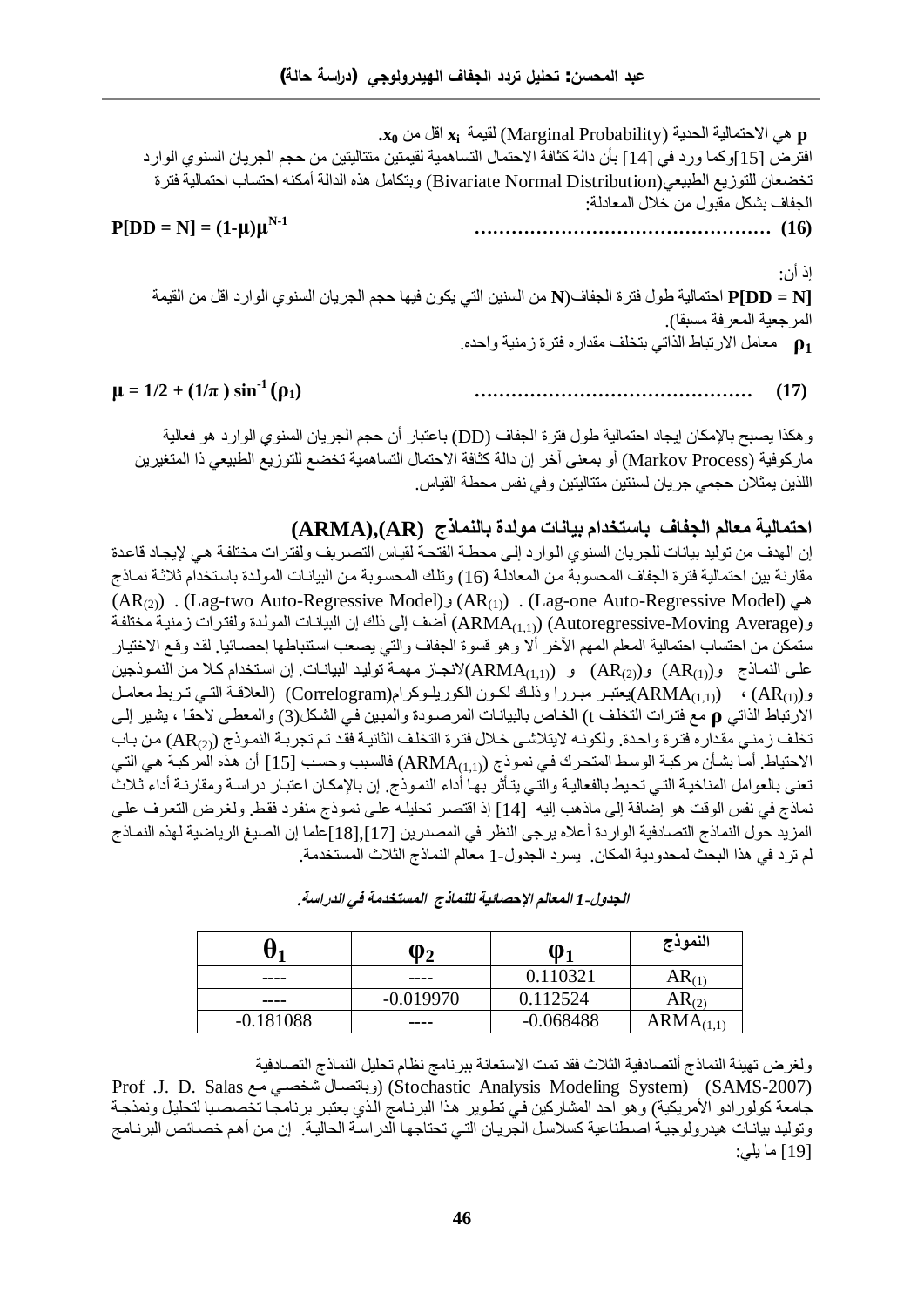- .˯ϮγΪΣϰϠϋΔϴϤγϮϤϟϭΔϳϮϨδϟΕΎϧΎϴΒϟϲϓΎϫΪΟϮΗϦϜϤϳϲΘϟΔϴϓΩΎμΘϟϣϼϤϟϞϴϠΤΗϰϠϋϪΘϴϠΑΎϗ .
- ب. يتضمن العديد من التحويلات (Transformations) التّي تحول البيانـات إلـي بيانـات قياسـية تخضـع للتوزيـع الطبيعي و هذا التحويل يعتبر ضروريا لأن معظم النمـاذج التصـادفية تفترض أن البيانـات المراد تحليلّها تتـوز ع توزيعا طبيعيا إذ بعكسه لا تصح عملية النمذجة.
	- ت. عدد السلاسل الزمنية الممكن توليدها غير محدود.
- ث. بإمكانه تخمين المعالم الإحصائية لعدد من النماذج التصادفية منها، النموذج العام (ARMA<sub>(p,q)</sub>) والنموذج الموسـمي (PARMA وAR). ومـن المعلـوم أن النمـوذج (AR(1)) هـو حالـة خَاصَــة مـن النمـوذج العــام (p .(p=1,q=0) (في حالة) $\widehat{(ARMA_{(p,q)})}$ 
	- ج. يحصي أعداد فترات الجفاف في البيانات المتوفرة.
	- ح. يقدر حجم الخزين الذي يلبي متطلبات مائية محدده مسبقا.

### ا**لتطبيق**

تم استخدام سلسلة حجم الجريان السنوي المرصودة في محطة قياس تصريف الفتحة البالغة 58 سنة،والممتدة بين الأعوام( و 1988-1931) و المبينــــة فــــى الشـــكل (2) ، و ذلـــك لإتمـــام عمليـــة النمذجـــة لسلاســـل ز منيـــة و بعـــدد مجــــاميـع تبلغ 10000,1000,100 مجموّعة ولسلاسُل بطول 58 سنة (بنفس طول سلسلة الجريان المرصودة) وباستخدام نمـاذجّ قي البرنـامج (2007-SAMS). وبعد إجراء الخطـوات القياسـية للنمذجـة ، تـم إعـداد (ARMA $_{(1,1)}$  ),AR $_{(2)}$ ,AR $_{(1)}$ ) برُنامج مُبِسِط بِاستَعْمَال لغة الـ MATLAB والذي يتضمن إحصـاء عدد فترات الجفاف (DD) التي تقل عن القيمة المرجعية ,والتي افترض إنها مساوية للمعدل السنوي لحجم الجريان الوارد إلى محطة قياس الفتحة, وكذلك لحساب معدل أعدادها وقسوتها(SD) (كما عرفت سابقا) في كل مجموعة من المجاميع الثلاث أعلاه . كما تم إعداد مرتسمات لمدرجات تكر اريه (Histograms) لـتر دد فترة الجفاف (DD) مع طول فترتـه التكر اريـة المقدرة بالسنين وآخر لتر ددات قسوة الجفاف (SD) مع قيمها وبفترة تكرارية مقدار ها 10 مليار متر مكعب من الماء.



الشكل (2) المتسلسلة الزمنية لحجم الجريان الوارد إلى محطة فياس تصريف الفتحة للفترة 1931-1988 والمستخدمة في التحليل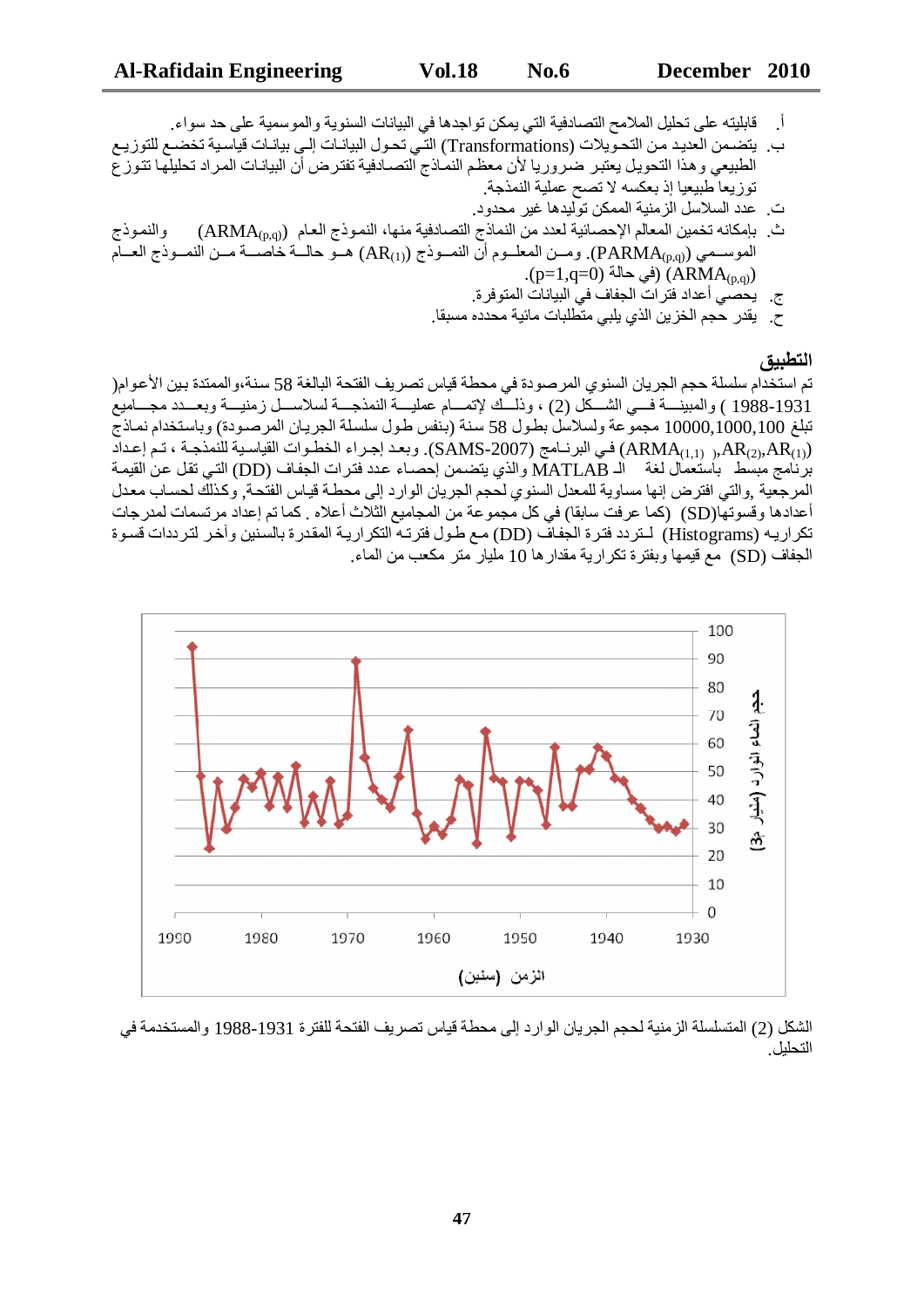

الشكل (3) الكوريلوكرام الخاص بالمتسلسلة الزمنية لحجم الجريان الوارد الى محطة قياس تصريف الفتحة للفترة -1988 .1931

#### مناقشة النتائج

يشير الشكل (3) إلى أن قيمة المعلم ρ<sub>1</sub> الذي يمثل معامل الارتباط الذاتي بتخلف مقداره فترة زمنية واحدة  $99\pm0.109$  وقد استخدمت لإيجاد قيمة μ الضرورية لتطبيق المعادلة(16) لاحتساب الاحتمالية النظرية لطول فترة الجفاف(N من السنين التي يكون فيها حجم الجريان السنوي الوارد اقل من القيمة المرجعية). كما وتم استخدام البرنامج الذي يعمل في بيئة الـ MATLAB لاحتساب كلا المعلمتين ،تردد فترات الجفاف وقسوتها. في حين استخدمت النماذج الثلاث في توليد سلاسل بطول 58 سنة وبعدد 1000,1000,000 .ملسلة لكل نموذج من النماذج المستخدمة. والجدول-2 يبين احتماليات تردد فترات الجفاف للجريان المرصود والمحسوب والمخمن باستخدام النماذج الثلاث.

 **ΕΎϧΎϴΑ ϞγϼγΪϴϟϮΘϟΙϼΜϟΝΫΎϤϨϟϡΪΨΘγΎΑϦϤΨϤϟϭ ΏϮδΤϤϟϭ ΩϮλήϤϟϥΎϳήΠϠϟϑΎϔΠϟΕήΘϓΩΩήΗΕΎϴϟΎϤΘΣ** *2***-ϝϭΪΠϟ** بالأعداد المبينة لحجم المياه الواردة إلى محطة قياس تصريف الفتحة.

|         | سلاسل مولدة بالنموذج۔ |       |                     | سلاسل مولدة بالنموذج۔ |                 |             | سلاسل مولدة بالنموذج- |               |       | فترة         |              |
|---------|-----------------------|-------|---------------------|-----------------------|-----------------|-------------|-----------------------|---------------|-------|--------------|--------------|
| المحسوب | المرصود               |       | ARMA(1,1)<br>بعدد : |                       | AR(2)<br>بعدد و |             |                       | : بعد $AR(1)$ |       |              | الحفاف       |
|         |                       | 10000 | 1000                | 100                   | 10000           | 1000        | 100                   | 10000         | 1000  | 100          | (سنين)       |
| 0.465   | 0.462                 | 0.706 | 0.385               | 0.429                 | 0.250           | 0.333       | 0.500                 | 0.308         | 0.333 | 0.500        |              |
| 0.249   | 0.308                 | 0.118 | 0.308               | 0.286                 | 0.250           | 0.250       | 0.083                 | 0.231         | 0.250 | 0.083        | $\mathbf{2}$ |
| 0.133   | 0.077                 | 0.188 | 0.077               | 0.071                 | 0.167           | 0.083       | 0.167                 | 0.153         | 0.083 | 0.167        | 3            |
| 0.071   | 0                     | 0     | 0.154               | 0.143                 | 0.167           | 0.083       | 0.167                 | 0.154         | 0.083 | 0.167        | 4            |
| 0.038   | 0.077                 | 0     | 0.077               | 0.071                 | 0.083           | 0.167       | 0.083                 | 0.077         | 0.167 | 0.083        | 5            |
| 0.020   | 0                     | 0     | 0                   | $\mathbf{0}$          | 0.083           | 0.083       | $\bf{0}$              | 0.077         | 0.083 | $\mathbf{0}$ | 6            |
| 0.010   | 0.077                 | 0.059 | 0                   | $\mathbf{0}$          | 0               | $\mathbf 0$ | $\mathbf{0}$          | 0             | 0     | 0            | 7            |

يلاحظ من الجدول-2 اختلاف في تقدير احتماليات تردد فترات الجفاف بين نموذج وأخر من النماذج الثلاث وذلك اعتمادا علمي عدد السلاسل المولدة، فعلميّ سبيل المثال فأن النموذج (ARMA(1,1) بعدد سلاسل مقداره 100 سلسلة أعطي نتائج قريبة نسبيا إلى تلك المرصودة وكذلك المحسوبة بالمعادلة (16) واقرب من تلك المخمنة بالنموذجين الأخرين وبنفس عدد السلاسل. (لاحظ الأعمدة الثامن والحادي عشر والثانبي عشر من الجدول-2 رجاءا).

كما يلاحظ التطابق في التقدير ات الراشحة من النموذجين (AR(1),AR(1 للسلاسل المولدة بعدد 1000،100 غير ان هنالك تغايرا في الأداء عندما يبلغ عدد السلاسل 10000 سلسلة. كما ويري الجدول- 2 إن النموذج (ARMA(1,1 قد قدر احتمالية الجفاف التبي مدتها سنة واحدة بـ %70.6 لبيانات مولدة بطول 58 سنة وبعدد سلاسل يبلغ 10000 سلسلة، في حين تم تقدير هما من قبل AR(2),AR(1 .c4 . 30.8% ، 30.8% على التوالي. توضح الأشكال (5,4, 6) المدرجات النكر ارية المرصودة والمحسوبة والمخمنة بالنموذج (ARMA(1,1 بعدد سلاسل مقداره 100 سلسلة وذلك على سبيل التوضيح.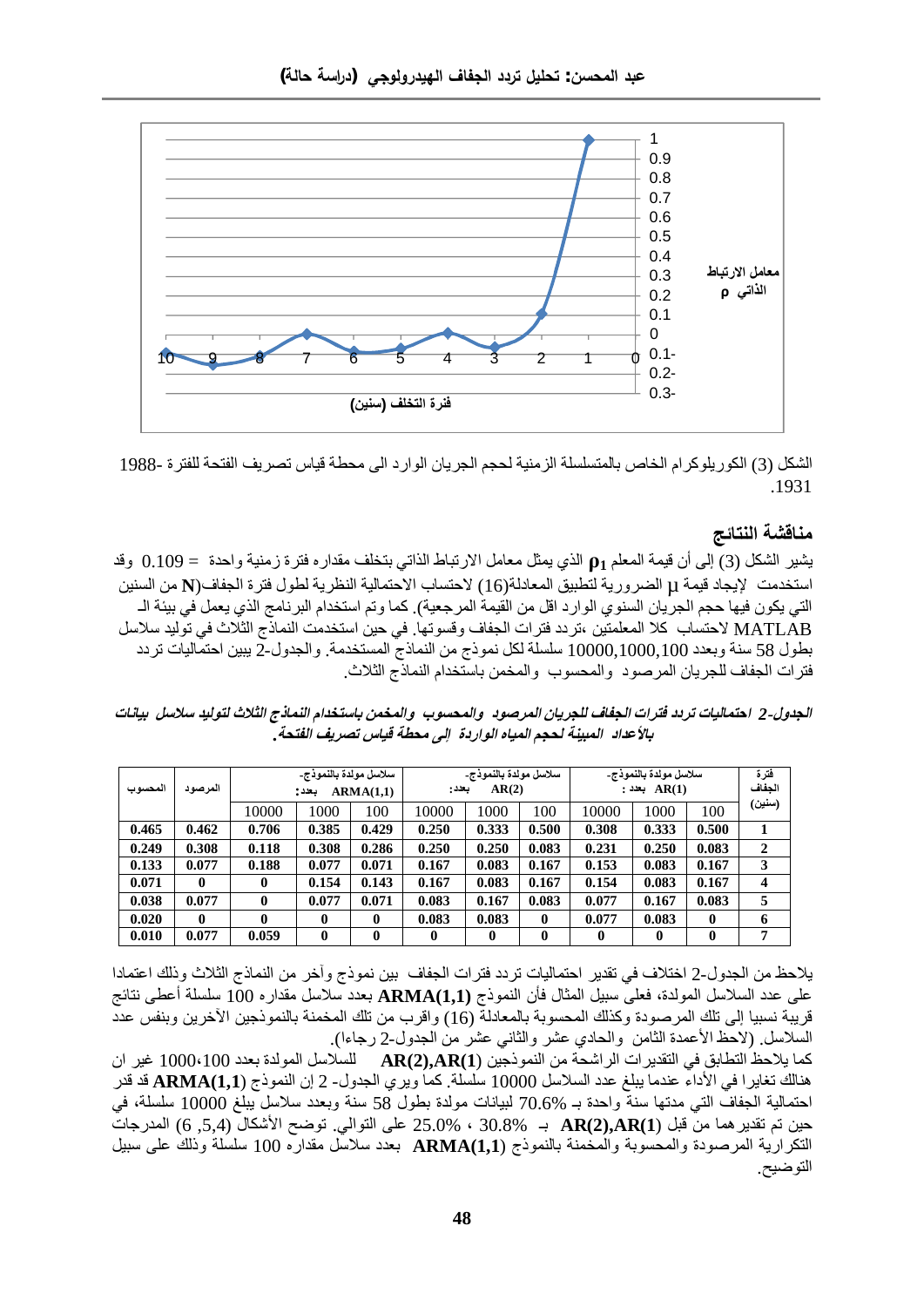

الشكل (4) .تر دد فتر ة الجفاف المر صود في محطة قياس تصر يف الفتحة لمدة 58 سنة.



الشكل (5) .تز دد فتر ة الجفاف المحسوب بالمعادلة (16) لمحطة قياس تصر يف الفتحة.



. الشكل (6) تردد فترة الجفاف المخمن باستخدام النموذج (ARMA(1,1) ولـ100 سلسلة مولده

أما مايخص احتماليات قسوة الجفاف فقد تم تهيئة الجدول-3 أدناه والذي يتضمن الاحتمالية المرصودة لقسوة الجفاف والتي تم تحديدها باستخدام البيانات المرصودة ۖ في البرنامج المعد لـهذا الغرَّض والذي بتبنى لغة الـ MATLAB والمنوه عنه أعلاه كما يحتوي الجدول-3 على احتماليات قسوة الجفاف المحسوبة للبيانات المولده بالنماذج الثلاث ولأعداد السلاسل .1000,1000,100 سلسلة لكل نموذج من النماذج المستخدمة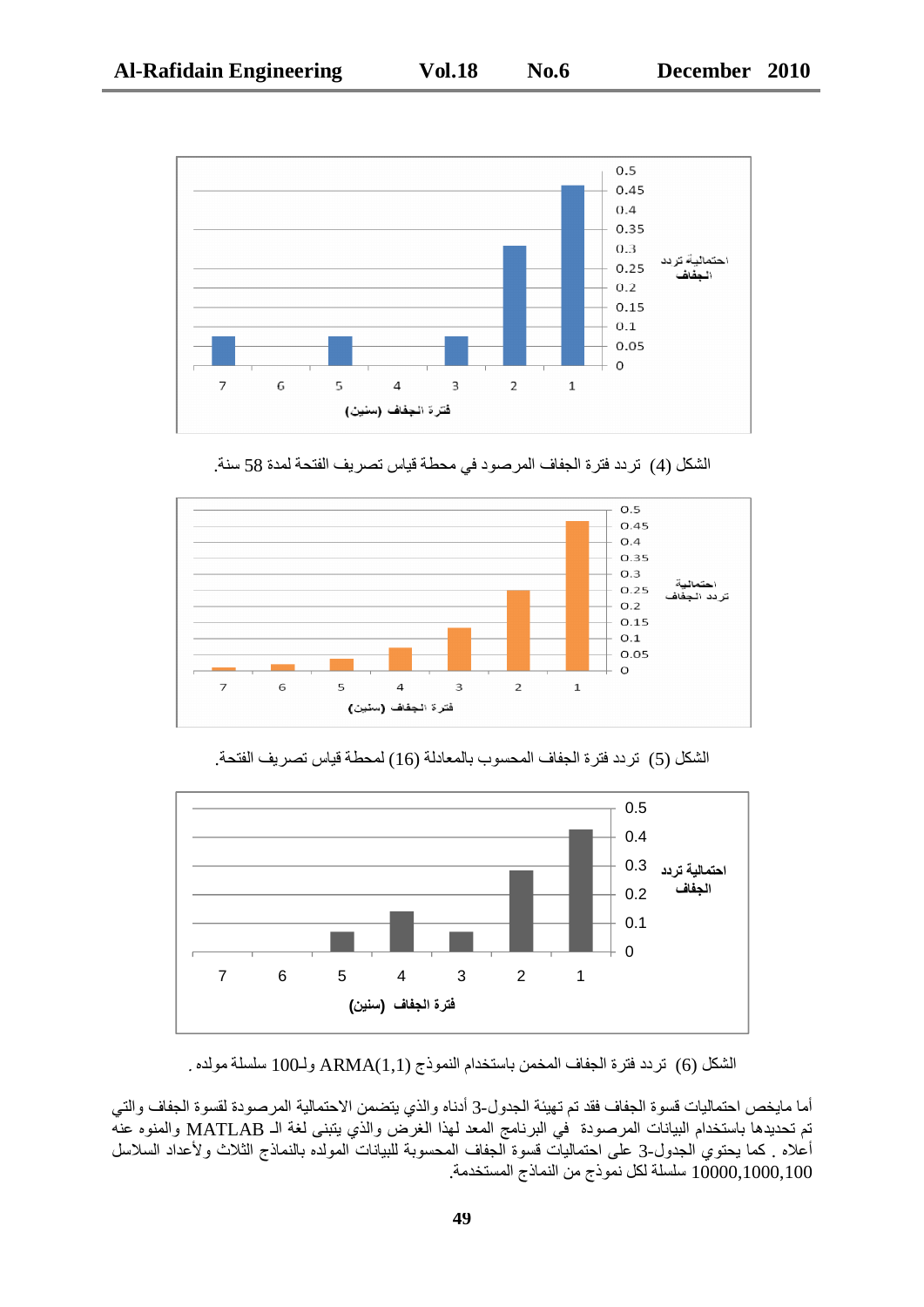في الوقت الذي تطابقت به احتماليات قسوة الجفاف المخمنة بواسطة النماذج الثلاث لاعداد السلاسل100,100 سلسلة، يمكن القول إن النموذج AR(1) وبعدد سلاسله الـ 10000 كان تخمينه الأقرب نسبيا لاحتماليات قسوة الجفاف المرصودة (غير ان هذا لايعني ان سلسلة الجريان المرصودة هي ذات فترة عوده مقدار ها 10000 سنة) . ولقد تم ترك العمود الاخير فار غا والذي يشير الى احتمالية قسوة الجفاف المحسوبة نظريا للدلالة على عدم وجود اشتقاق رياضي محكم يمكن الاعتماد طيه في احتساب هذه الاحتماليات، وان الحاجة لتدعو للعمل على هذا المبحث المهم توضح الاشكال (7),(8) المدرجات النكرارية الخاصة باحتماليات قسوة الجفاف المرصود والمخمن بالنموذج (AR(1 لعدد سلاسله الـبالغة 10000 سلسلة على سبيل التوضيح.

الجدول-3 احتماليات قسوة الجفاف للجريان المرصود وتلك المخمنة باستخدام النماذج الثلاث لمديات مختلفة من النقص في حجم المياه الواردة إلى محطة قياس تصريف الفتحة.

|                |          | سلاسل مولدة بالنموذج- |             |                 | سلاسل مولدة بالنموذج۔ |       |                | سلاسل مولدة بالنموذج- |       |        | قسوة           |
|----------------|----------|-----------------------|-------------|-----------------|-----------------------|-------|----------------|-----------------------|-------|--------|----------------|
|                |          | ARMA(1,1)<br>بعدد :   |             | AR(2)<br>بعدد و |                       |       | : بعدد $AR(1)$ |                       |       | الجفاف |                |
| المحسوبة       | المرصودة | 10000                 | 1000        | 100             | 10000                 | 1000  | 100            | 10000                 | 1000  | 100    | $(3)$ (مليارم) |
| ٠              | 0.231    | 0.353                 | 0.250       | 0.333           | 0.167                 | 0.250 | 0.333          | 0.231                 | 0.250 | 0.333  | $10-0$         |
|                | 0.462    | 0.412                 | 0.250       | 0.167           | 0.417                 | 0.250 | 0.167          | 0.385                 | 0.250 | 0.167  | $20 - 10$      |
| ٠              | 0.154    | 0.059                 | 0.250       | 0.083           | 0.167                 | 0.250 | 0.083          | 0.154                 | 0.250 | 0.083  | $30 - 20$      |
| ٠              | $\bf{0}$ | 0.118                 | 0.167       | 0.333           | 0.083                 | 0.167 | 0.333          | 0.077                 | 0.167 | 0.333  | $40 - 30$      |
| $\blacksquare$ | 0        | 0                     | 0           | $\mathbf{0}$    | 0.083                 | 0     | 0              | 0.077                 | 0     | 0      | 50-40          |
| ٠              | 0        | 0.059                 | 0.083       | 0.083           | 0.082                 | 0.083 | 0.083          | 0.077                 | 0.083 | 0.083  | 60-50          |
|                | 0.154    | 0                     | $\mathbf 0$ | $\mathbf{0}$    | 0                     | 0     | 0              | $\bf{0}$              | 0     | 0      | 70-60          |





الشكل (7) تردد قسوة الجفاف المرصود في محطة قياس تصريف الفتحة لمدة 58 سنة

الشكل (8) تردد قسوة الجفاف المخمن بالنموذج (AR(1 لعدد سلاسل مقداره 10000 سلسلة.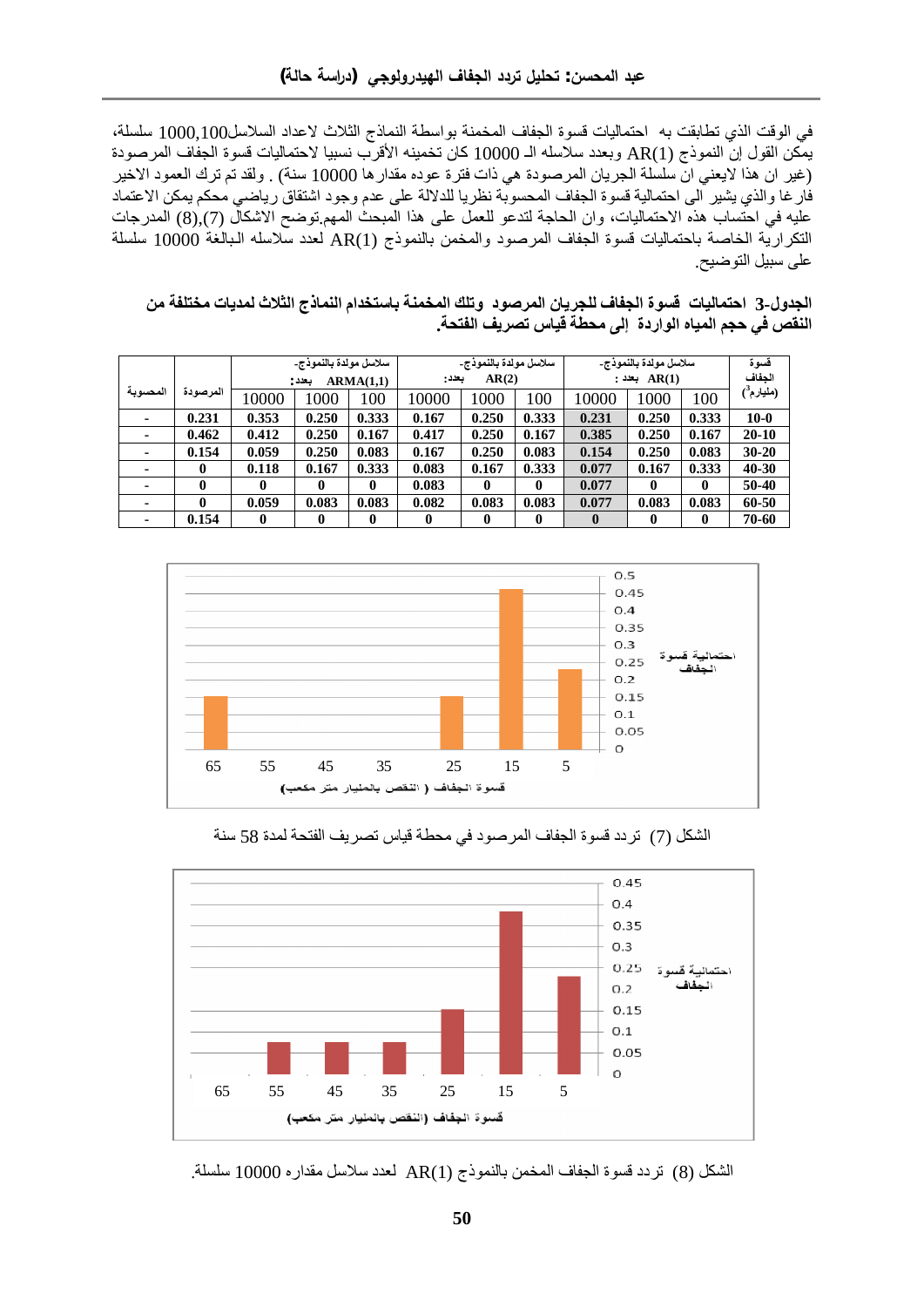يلخص الجدول-4 الخواص الإحصائية للبيانات المرصودة لحجم المياه الواردة إلى محطة قياس تصريف الفتحة وتلك المولدة باستخدام النماذج الثلاث ولمختلف الأعداد من السلاسل ويبين هذا الجدول انه يصعب تحديد نموذجا بعينه باعتبار ه الأفضل من حيث قدرته على المحافظة على الخواص الإحصائية البارزة لسلسلة البيانات المرصودة كالمعدل والانحراف المعياري لان جميع النماذج المستخدمة قد أبلت بلاءا حسنا في هذا المضمار . غير أن استعراض بقية المعالم كمعامل الارتباط الذاتي( وعدد فترات الجفاف وحجم الخزين الذي يلبي متطلبات محدده، وهذه المعالم هي من مخرجات البرنامج SAMS-2007 ) يظهر ان النماذج الثلاث قد تباين أداءها، ففي الوقت الذي يتفوق أحداها على أقرانه في تخمين بعض هذه الملامح يخفق في أخرى. و هنا تبرز معضلة اختيار النموذج الملائم الذي يلبي متطلبات المنمذج. ولابد من الإشارة إلى أن طرق النمذجة التقليدية قد وفرت طرقا إحصائية بحتة لغرض عملية اختيار النموذج الملائم منها المعيارين (Schwarz information criterion, SIC) و (Schwarz information criterion, SIC) . تم

وضع قيم هذه المعايير في الجدول-5 إزاء كل نموذج من النماذج الثلاث.

|             | النموذج المستخدم | المعدل<br>مليار م <sup>3</sup> | الانحراف<br>المعيار ي مليار | معامل الارتباط<br>لتخلف زمنى<br>$\rho_1$ لفترة واحدة | عدد<br>فترات<br>الجفاف | حجم الخزين الذي<br>يلبي متطلبات<br>مساوية للمعدل<br>$(3)$ مليار م $(3)$ |
|-------------|------------------|--------------------------------|-----------------------------|------------------------------------------------------|------------------------|-------------------------------------------------------------------------|
| عدد السلاسل | من البيانات      | 42.970                         | 13.520                      | 0.1093                                               | 7                      | 75.789                                                                  |
| المولدة     | المرصودة         |                                |                             |                                                      |                        |                                                                         |
|             | AR(1)            | 42.660                         | 12.670                      | 0.0761                                               | 6.95                   | 123.600                                                                 |
| <b>100</b>  | AR(2)            | 42.660                         | 12.680                      | 0.0772                                               | 6.82                   | 122.100                                                                 |
|             | ARMA(1,1)        | 42.870                         | 12.960                      | 0.0774                                               | 6.863                  | 117.600                                                                 |
|             | AR(1)            | 42.840                         | 12.900                      | 0.0834                                               | 6.995                  | 119.000                                                                 |
| 1000        | AR(2)            | 42.840                         | 12.910                      | 0.0843                                               | 6.912                  | 117.600                                                                 |
|             | ARMA(1,1)        | 42.930                         | 13.020                      | 0.0780                                               | 6.863                  | 117.600                                                                 |
|             | AR(1)            | 42.940                         | 13.030                      | 0.0799                                               | 6.885                  | 117.400                                                                 |
| 10000       | AR(2)            | 42.940                         | 13.030                      | 0.0807                                               | 6.816                  | 116.000                                                                 |
|             | ARMA(1.1)        | 42.930                         | 13.020                      | 0.0780                                               | 6.824                  | 116.400                                                                 |

الجدول-4 الخواص الإحصائية للبيانات المرصودة لحجم الماء الوارد إلى محطة فياس تصريف الفتحة وتلك المولدة باستخدام النماذج الثلاث ولمختلف الأعداد من السلاسل

الجدول-5 قيم المعايير الإحصائية التي تبين حسن اداء كل من النماذج الثلاث المستخدمة.

| SIC    | AICC   | النموذج المستخدم |
|--------|--------|------------------|
| 61.350 | 61.508 | AR(1)            |
| 65.388 | 63.711 | AR(2)            |
| 65.387 | 63.710 | ARMA(1.1)        |

وبالر غم من أن الجدول-5 ببين إن النموذج (AR(1) بيز أقر انه باعتبار إن قيم AICC و SIC هي الأقل إلا أن ذلك مبني على المعطيات الإحصائية البحتة وليس على مدى حسن أداء النموذج في تخمين عدد فتر ات الجفاف وحجم الخزين على سببل المثال.

### الاستنتاج

لاشك إن ۖ معرفة احتماليات تردد فترات الجفاف وقسوتها تمكن صانع القرار من الإعداد المبكر لإجراءات تخفف من وطأة الجفاف على الناس ومنها على سبيل المثال تحديد حجوم خزانات المياه المخطط لها. و في الوقت الذي ذهبت فيه بعض الدر اسات السابقة والتي عنيت بموضوعة الجفاف في العراق إلى معالجة مسألة التصاريف الدنيا باعتبار ها أحداث عشوائية مستقلة وبذلك تكون قد ابتعدت عن تناول موضوع الجفاف بوصفه حدثا غير مستقل ، بل وتزداد تأثيراته بشكل قاس كلما امتدت فترته جاءت الدراسة الحالية لكي تضع حجر زاوية وإطار عمل لدراسات مستقبلية تخص ظاهرة الجفاف التبي تؤثر كثيرًا على البلد.

أكدت الدر اسة الحالية إن الاعتماد على مامتوفر من بيانات مسجلة (عادة ماتكون قصيرة الأمد إن توفرت) لغرض در اسة احتماليات الجفاف (فترة وقسوة) قد يقودنا الى استنتاجات خاطئة وغير ناضجة لان هذه البيانات لاتمثل الاجزءًا يسيرا من طيف البيانات التي تتمخض عن النظام الهيدر ولوجي المراد دراسته. وبناءا على ذلك فان الحاجة تدعو للجوء إلى مايدعى (Operational Hydrology) لغرض الحصول على المزيد من البيانات التي تزودنا بنظرة أعمق عن النظام . الا انه